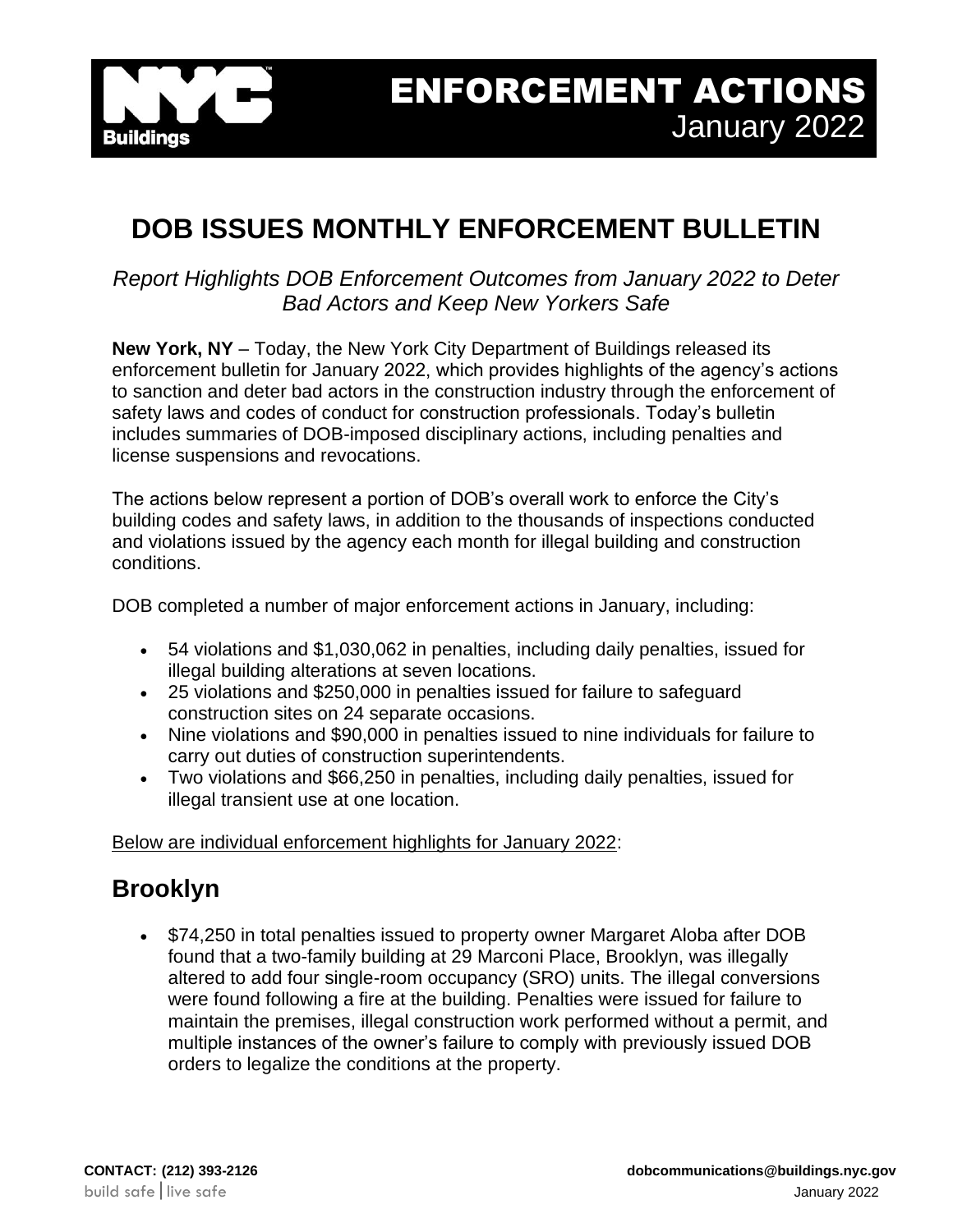- \$22,500 in total penalties issued to General Contractor Galcon Enterprises for multiple site safety issues at an excavation work site at 186 Huron Street, Brooklyn. At the time of inspection, DOB inspectors found no site safety plans at the location and they did not find any evidence that the contractor had provided site safety orientations for the workers. In addition, we found an unsafe excavation slope greater than 45 degrees, an excavator placed too close to the edge of the excavation site, and the sides of the excavation site were in danger of collapse.
- \$20,625 in total penalties issued to Safety Registrant KBENY, LLC for failure to notify DOB of a work site incident at 124 Columbia Heights, Brooklyn, after a riser pipe fell on a worker's foot. After the incident, DOB inspectors determined that evidence of the incident had been improperly removed prior to our inspection of the site. They also found that inadequate pre-shift meetings were held for the workers, the supported pipe scaffold on site was not installed as per the approved plans, and an FDNY permit for combustible storage at the site had expired.
- \$20,000 in total penalties imposed on 110 Kent LLC and Sky High Murals Colossal Media Inc. for displaying an Outdoor Advertising Company (OAC) sign less than within 100 feet of a residential zone at 110 Kent Avenue, Brooklyn.



• \$16,250 in penalties issued to Safety Registrant Best Demo Inc. and an additional \$2,500 in penalties issued to Construction Superintendent Marie Grasso for multiple site safety violations at 105 Rogers Avenue, Brooklyn, after an excavator flipped over at this active demolition work site. DOB inspectors determined that the mechanical equipment used to demolish the building had not been approved for use, that there was no competent person on the site at the time of the incident, and that after the excavator flipped over, the construction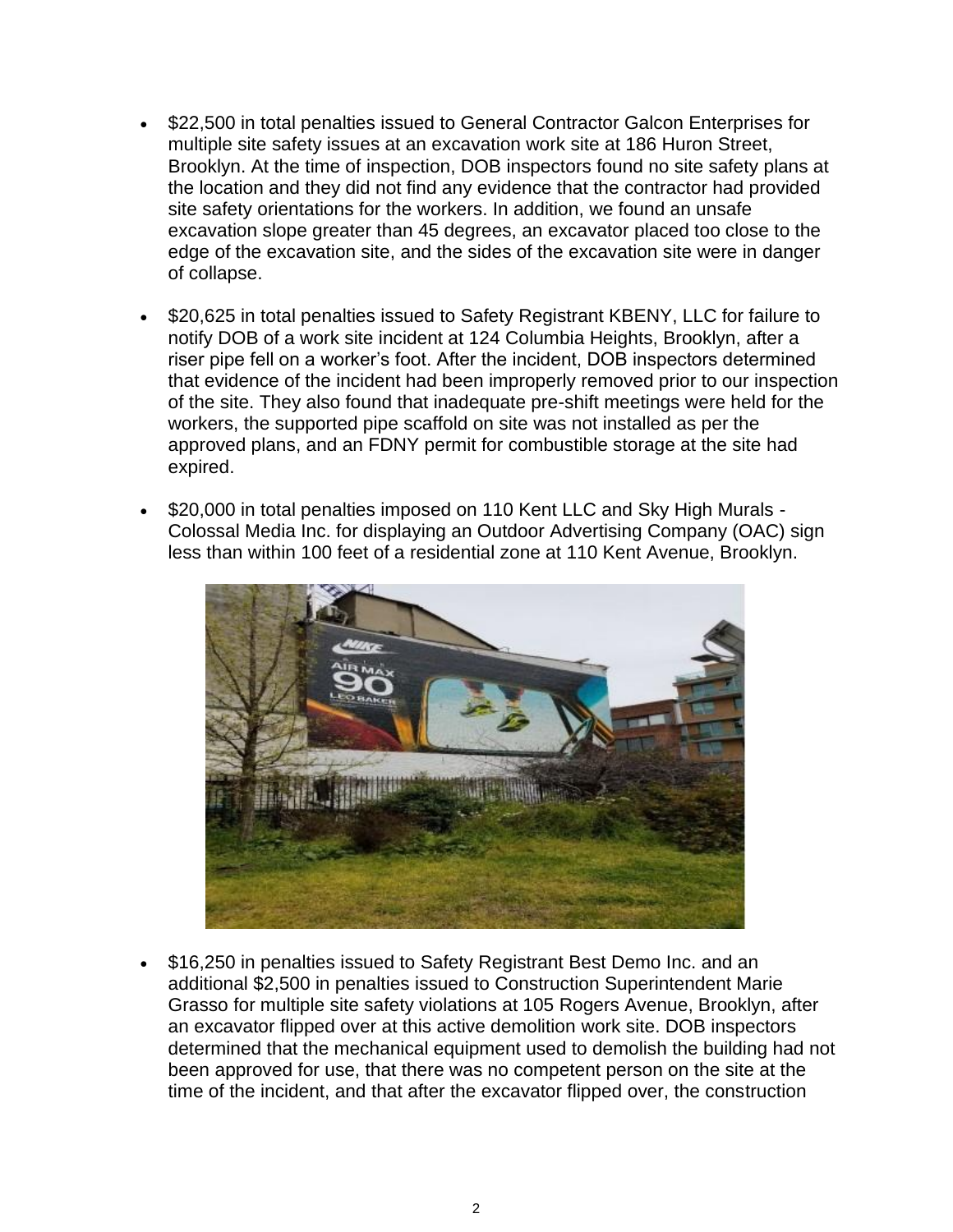workers fled from the scene. It was also determined that the work site had inadequate housekeeping practices with piles of flammable debris found around the site, and the Safety Registrant and Construction Superintendent was not properly implementing required COVID-19 health and safety protocols. Marie Grasso's Construction Superintendent registration was subsequently revoked for misconduct.

- \$10,000 in total penalties issued to General Contractor Y R A Development for working with an expired license and failure to ensure workers attended pre-shift meetings or safety orientations at a worksite at 409 Stockholm Street, Brooklyn.
- \$10,000 in total penalties issued to Tracking Number Holder Silvercup Scaffolding LLC for conducting work at 886 Broadway, Brooklyn, with an expired registration, as well as expired worker's comp and disability insurance.
- \$10,000 in penalties issued to General Contractor Suffolk Construction Comp. for failure to safeguard a construction site at 640 Columbia Street, Brooklyn, after workers attempted to erect steel beams without bracing at the site and bolts snapped, causing a beam to fall and crush a construction trailer at the site. DOB inspectors determined that the contractors were not following a proper sequence of construction while erecting the steel beams.
- The owners of 2711 Voorhies Avenue, Brooklyn, were cited for illegally using the premises as a beauty parlor. Prior to a hearing scheduled at by the Office of Administrative Trials and Hearings (OATH), the owner and occupant entered into a stipulation where they agreed to discontinue the illegal use. The Department will continue to monitor the premises for compliance.



### **Bronx**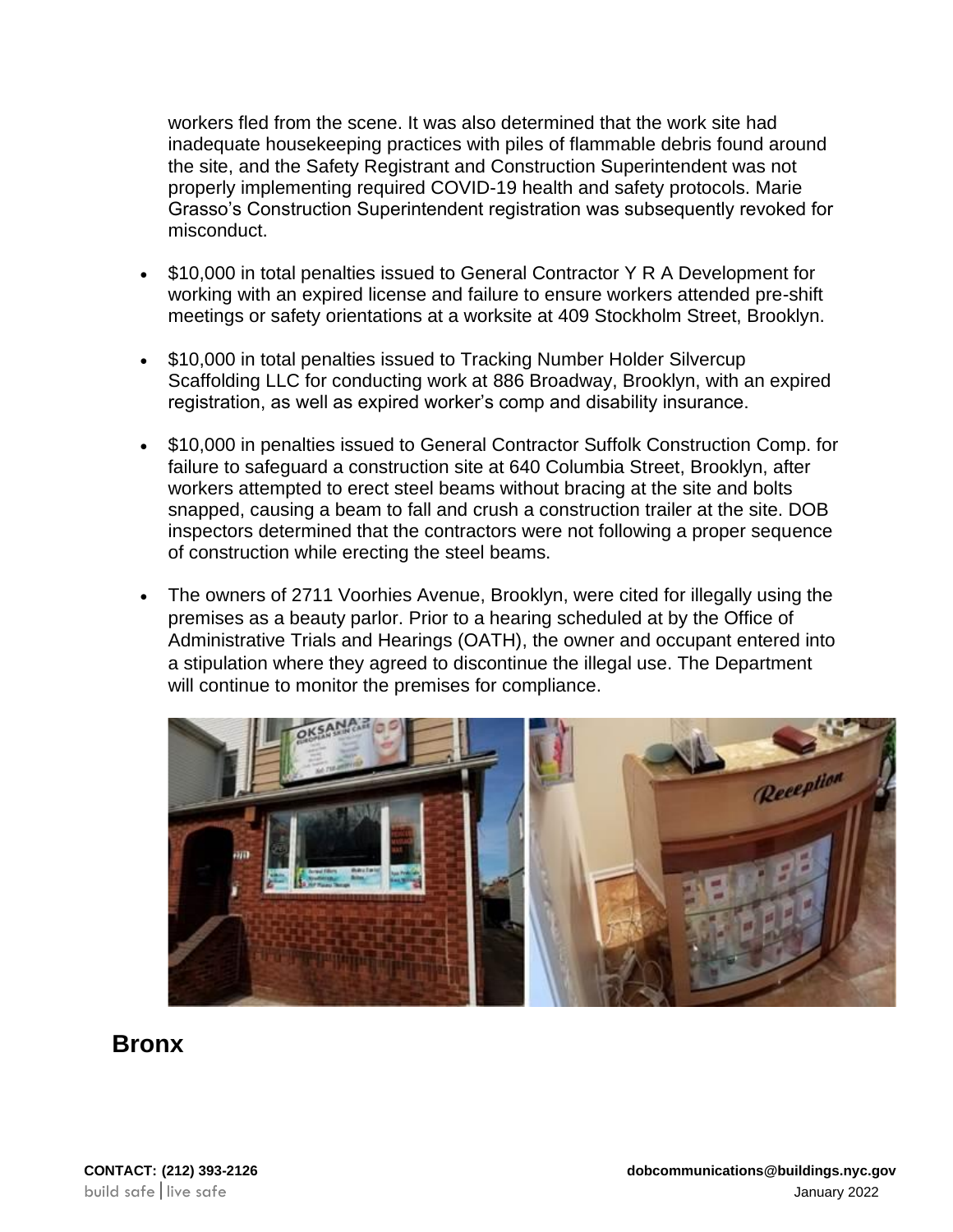• \$10,000 penalty issued to property owner 224 Realties for their failure to implement appropriate pedestrian protection measures in front of 224 Naples Terrace, Bronx, after an unsafe façade condition was documented at the apartment building.

#### **Manhattan**

- \$66,250 in total penalties issued to property owner NY LLC Brodcom West Development Comp. for illegal transient use of an apartment at 75 West End Avenue, Manhattan. Inspectors found three guests staying in an apartment in the building on a short-term stay booked through Airbnb. They also found that the apartment was missing a fire alarm system, which is required for transient units.
- \$40,000 in total penalties issued to 420 West 42nd Street LLC and Lamar Advertising of Penn LLC for illegally displaying an advertising sign at 420 West 42nd Street, Manhattan, within view of the Lincoln Tunnel.



• \$22,500 in total penalties issued to Safety Registrant Pavarini McGovern LLC for multiple violations at a construction site at 100 Van Dam Street, Manhattan, after a construction worker using a table saw cut two fingers while on the job. DOB inspectors discovered that the safety guard had been improperly removed from the saw, and the contractor failed to hold safety orientations pre-shift safety meetings for the workers at the site. It was also determined that evidence of the worker injury had been tampered with prior to DOB's arrival at the scene by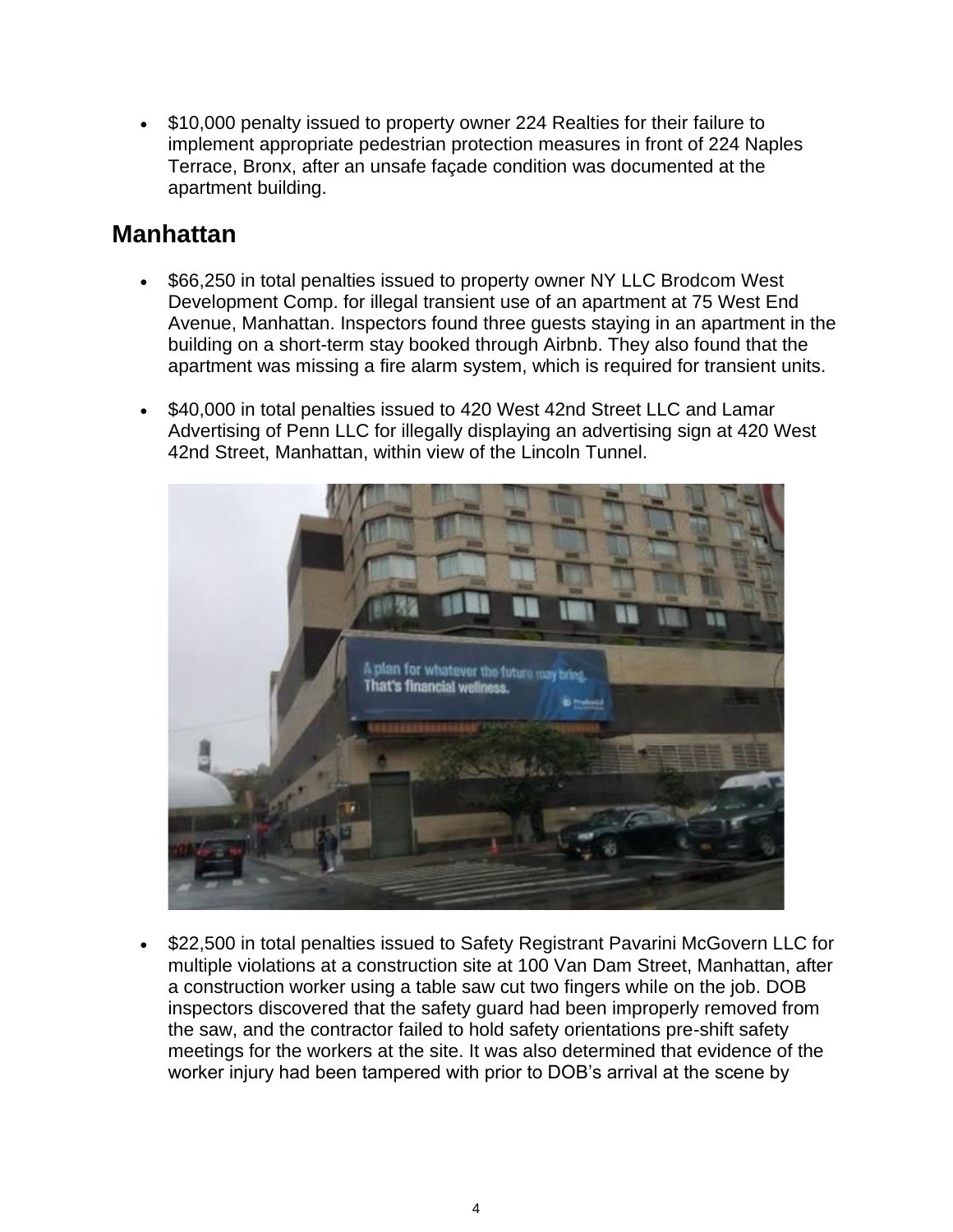adjusting the table saw blade, thereby hampering our investigation into the cause of the incident.

- \$17,500 in total penalties issued to General Contractor Pizzarotti LLC for two separate worker injuries at a façade restoration project at two buildings located on the same property lot, 210 West 64th Street and 60 Amsterdam Avenue in Manhattan. DOB issued violations to the contractor after a worker fell approximately 30 feet to the ground while dismantling a supported scaffold at 210 West 64<sup>th</sup> Street. Violations were also issued to the contractor after a separate incident where a worker sustained a head injury by falling debris during material hoisting operations.
- \$8,750 in total penalties issued to General Contractor AB Plus R Construction Inc. for site safety issues at a construction site located at 46 East 65th Street, Manhattan, after inspectors found underpinning work not done according to plan. It was also determined that the construction plans for the steel fabrication or shoring work were not on site at the time of inspection, and the contractors had not installed required protection measures for the adjoining buildings.
- \$6,250 in penalties issued to property owner T.S. Realty LLC for a continued failure to maintain their three-story building at 546 West 46th Street, Manhattan. DOB inspectors have observed 15-foot cracks remain on the side of the building, a condition which was first observed in December 2019.
- \$6,250 in total penalties issued to Tracking Number Holder Canido Basonas Const. Svc. for two penalties at two different work sites. First, for failure to comply with a DOB-issued Stop Work Order at 108 East 96th Street, Manhattan. And second, for failure to immediately notify DOB of a worker injury at 47 Ft. Washington Avenue, Manhattan, after a worker fell over a pallet and had to be transported to the hospital. It was determined that the respondent also failed to file a Local Law 78 incident report within three days of the latter incident.
- The owners of 475, 477 and 479 West 165 Street, Manhattan, were cited for illegally using the premises as a public commercial parking lot. The owner and occupant entered into a stipulation where they agreed to discontinue the illegal use, and they have filed an application with the Department to legalize the parking lot at the location. The Department will continue to monitor the premises and the application filing for compliance.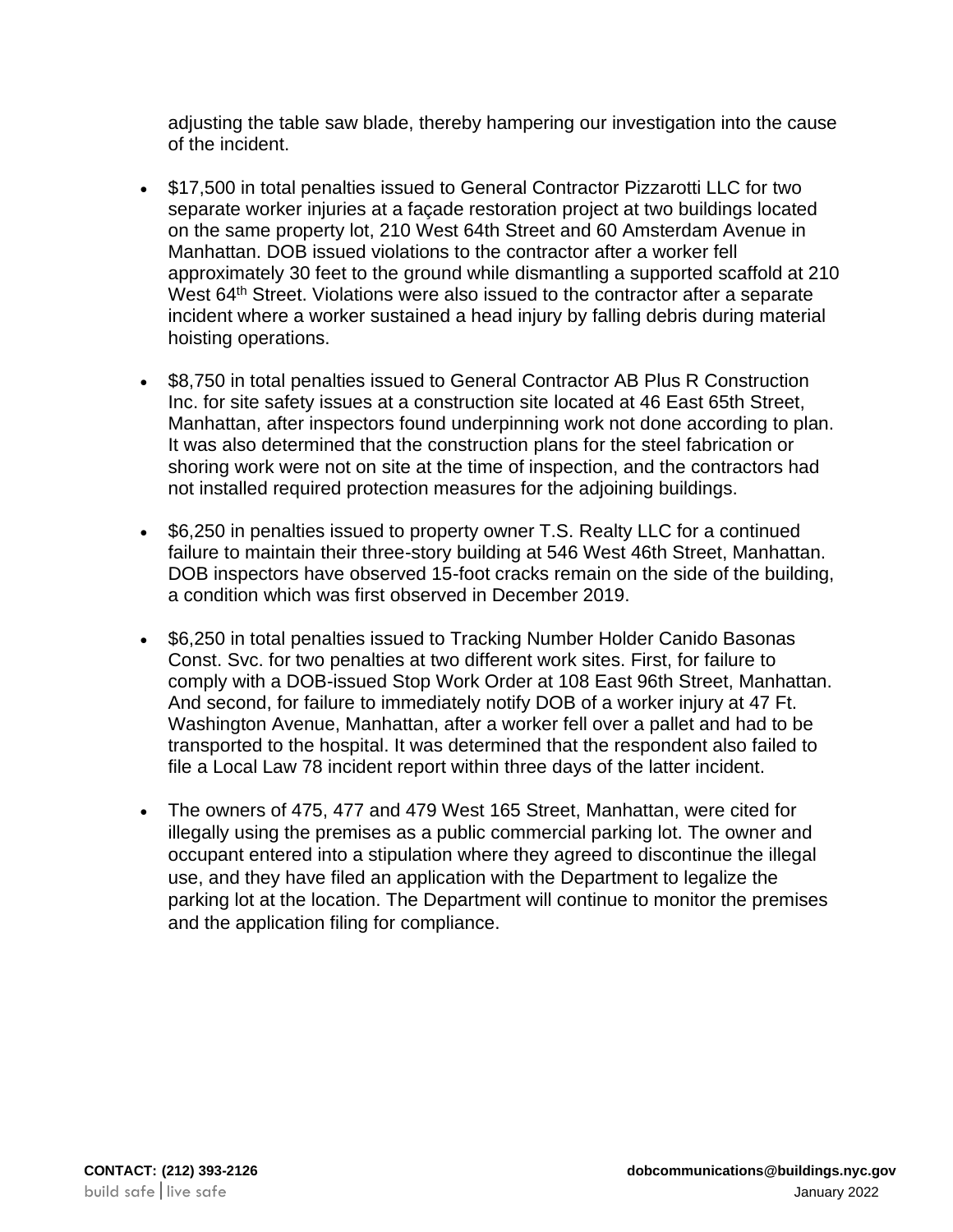

## **Queens**

- \$63,125 in total penalties issued to property owner Huang Zhen Biao after DOB inspectors observed that the legal two-family home at 53-16 103rd St., Queens, had been illegally altered by the addition of four single-room occupancies. Additional violations were issued for illegal work without a permit and failure to maintain the property.
- \$10,000 in penalties issued to Tracking Number Holder CRF Construction Inc. for failure to safeguard a construction site at 10-21 47th Road, Queens, issued after DOB inspectors discovered no fall protection measures had been implemented at the three-story building under construction. DOB inspectors found that the site was missing guard rails, and they were not properly implementing controlled access zones.
- \$10,000 penalty issued to Safety Registrant Gilbane Residential Const. for failure to safeguard the construction site at 57-28 2nd Street, Queens, after a worker using stilts to tape a drywall ceiling, fell at the site. DOB inspectors found that while the contractors provided a pre-shift safety meeting for the workers at the site, that meeting did not cover information about the safe use of stilts and was inadequate.
- \$6,250 in penalties issued to property owner Seagis JFK LLC for their continued failure to maintain the building at 155-06 South Conduit Avenue, Queens, after a section of the building's parapet wall fell onto an adjacent property.

## **Staten Island**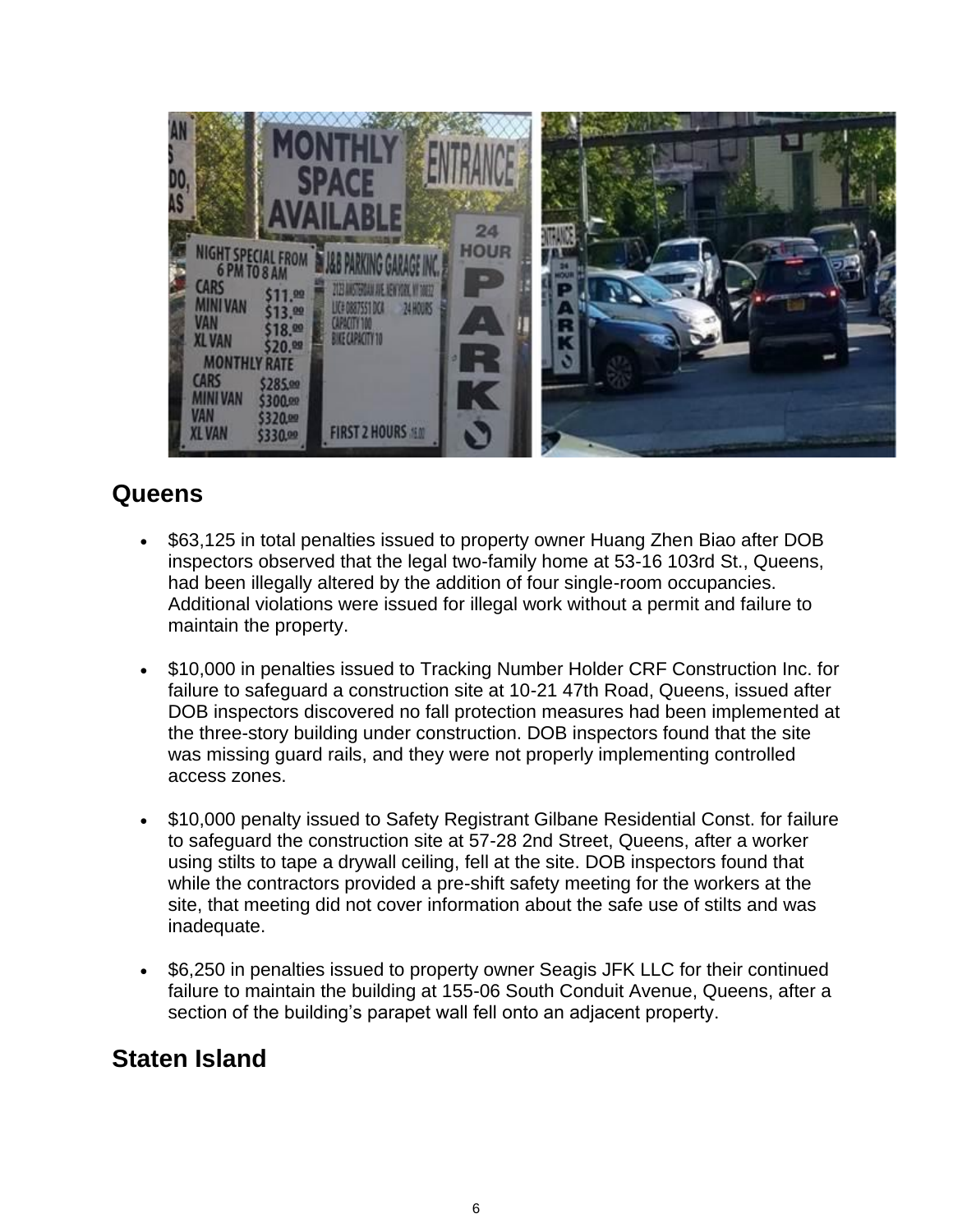• The owners of 468 and 572 Villa Avenue, Staten Island, were cited for illegally using the premises as a contractor's yard, commercial vehicle storage, dead vehicle storage and junk storage. Prior to a hearing scheduled at by the Office of Administrative Trials and Hearings (OATH), the owner and occupant submitted evidence showing that they had discontinued the illegal use. The Department will continue to monitor the premises for compliance.



## **Construction and Design Professionals**

- The Department revoked the license of General Contractor Yogeshwarie Parma effective on January 19, 2022, due to a high volume of violations, unpaid penalties and fraudulent conduct. The license was revoked by the Department following a report and recommendation issued by the Office of Administrative Trials and Hearings (OATH) on January 13, 2022.
- Elevator Agency Director Joseph Myers' license was suspended for three months, starting on January 3, 2022, for allowing people not under his direct employment to perform elevator work, violating safety standards, and failing to fully cooperate with the Department's investigation by failing to provide payroll records.
- Following the audit of six professionally certified applications submitted by Professional Engineer Andrew Katz, the Department found major code noncompliance issues, including filing Alteration Type 2 applications despite proposing changes in use and/or occupancy, which require Alteration Type 1 applications for a new or amended Certificate of Occupancy; proposing a Use Group which is not permitted as-of-right in the Zoning District; failure to provide an automatic sprinkler system; failure to provide an adequate exhaust outlet for a spray booth; failure to provide adequate light, air and ventilation; failure to provide adequate means of egress; and various other violations of code and